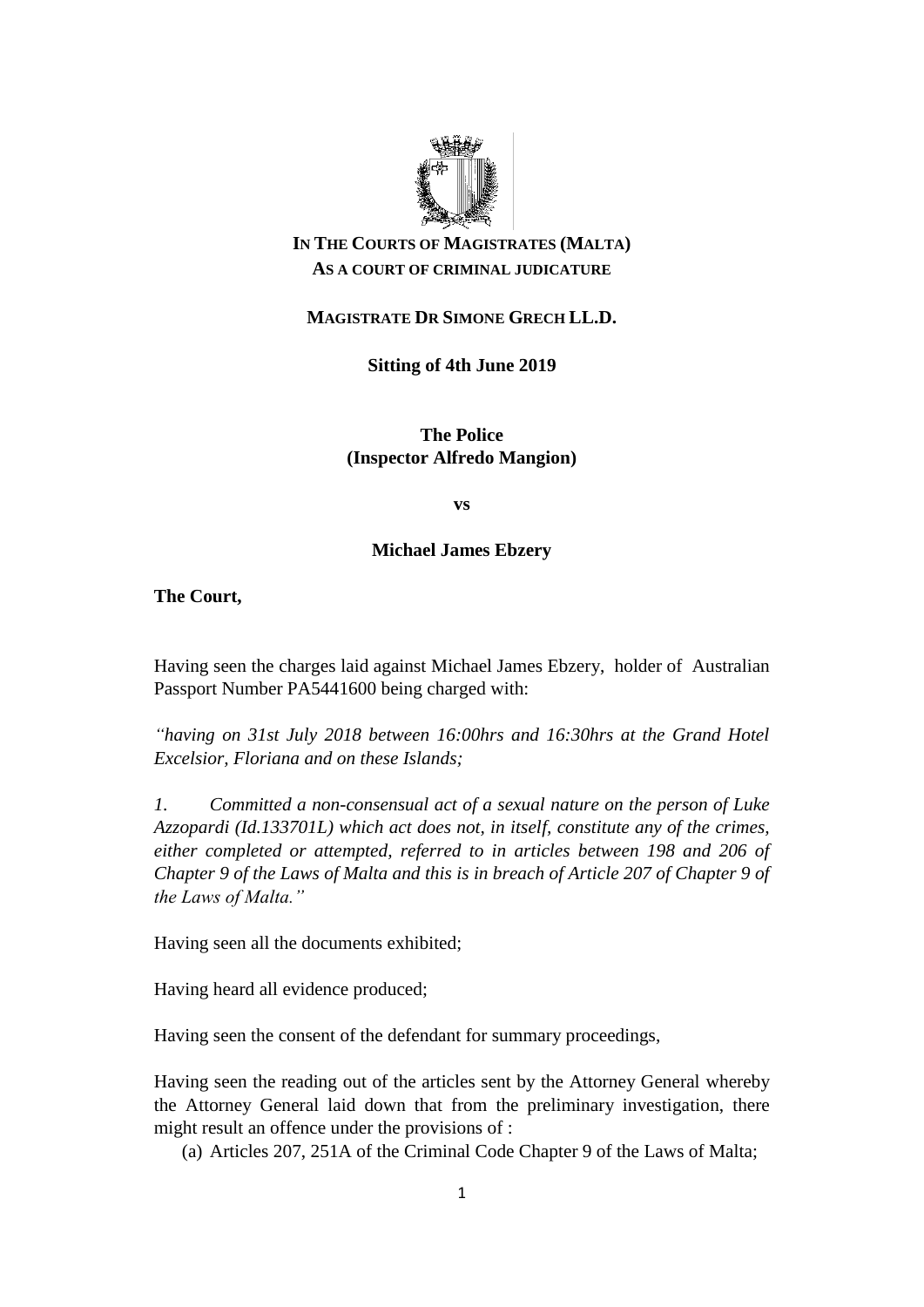- (b) Articles 382A, 383, 384, 385, 386 and 412C of the Criminal Code, Chapter 9 of the Laws of Malta; and
- (c) Articles 17, 31 and 533 of the Criminal Code, Chapter 9 of the Laws of Malta.

Having heard that the accused had no objection on his part that his case be tried summarily during the sitting of the  $25<sup>th</sup>$  February 2019.

Having seen the note of final submissions presented by Prosecution;

Having heard the final submissions being made by the defence;

**Considers.**

### **Evidence**

## **Statement of accused given on 1st August 2018**

In his statement made on  $1<sup>st</sup>$  August 2018, the defendant stated that he is not married and has no children. He stated that he was on vacation in Malta and was staying at Hotel Excelsior. He continued that he had come to Malta with his partner Alex. He stated that he knew Luke Azzopardi as a waiter at the Hotel Excelsior. He explained that he arrived in Malta on the  $25<sup>th</sup>$  July 2018. He continued that on the  $31<sup>st</sup>$  July 2018, he spoke to Luke Azzopardi at the beach area in the afternoon and he had asked Azzopardi to suggest any place where he could have a good time. The defendant explained that Azzopardi had mentioned a place with the name Michelangelo in St Julians and Azzopardi wrote the name on a piece of paper.

The defendant clarified that he was referring to a gay club and that before he asked Luke Azzopardi for his suggestions, he had asked Azzopardi if he was gay due to his gay identification bracelets. The defendant confirmed that he was gay and that he knew that Azzopardi was gay as he had a rainbow bracelet and anklet. He continued that he suspected that Azzopardi was gay when he saw these items. He stated that he asked Azzopardi if he was gay as he was wearing gay paraphernalia and Azzopardi had confirmed that he was. The defendant stated that he had confirmed to Azzopardi that he too was gay and Azzopardi had replied by stating that he knew this.

The defendant denied that he asked Azzopardi to meet him. He only asked him which is the best night to visit this club and Azzopardi had replied that the best night was Saturday. The defendant explained that he was at the beach section in the afternoon of the  $31<sup>st</sup>$  July 2018. He explained that he went to the toilet which is situated in the pool area and there he met Luke Azzopardi. He confirmed that he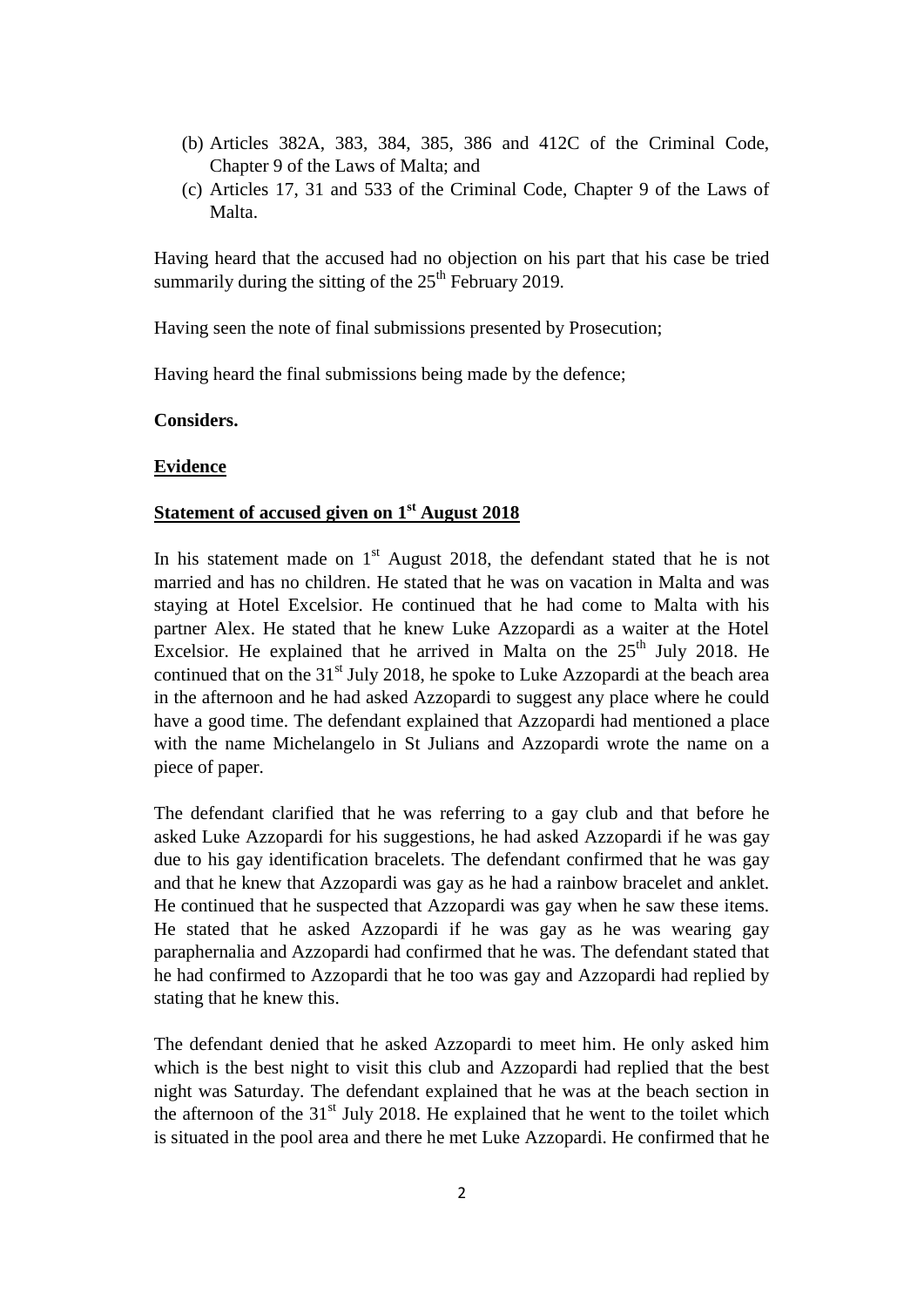spoke to Azzopardi near the hand basins as he was standing there. He stated that Azzopardi had just finished washing his hands.

The defendant admitted that he had kissed Azzopardi on his neck but he denied that he touched his private parts. He said that he said '*hello'* to Azzopardi and commented about the hot weather and other comments about his shift times. Then he continued that he lent in and kissed him on the neck. He explained that whilst he kissed Azzopardi, the latter said no. He insisted that he did not know that Azzopardi was in the toilet, when he decided to go to the toilets. He explained that whilst at the beach area, he had realized that he had no kindle with him so he went to his room to get it. He explained that he returned back to his sunbed and then decided to go to the toilet.

The defendant explained that he did not know that Luke was 17 years. He explained that when he had asked Luke about the anklet and the bracelet, Azzopardi had told him that he was in a relationship and had been so for two months. He explained that he had asked him how old was his partner but he asked in order to make a general conversation with Azzopardi. He explained that Azzopardi told him that his partner was 17 and upon defendant asking him how old was he, Azzopardi had informed him that he was 18. The defendant continued that he was shocked about Azzopardi's age as he looks so much older.

The defendant continued to explain that he informed Azzopardi that he was in a relationship too. He explained that his partner was staying at the hotel with him but at that moment he was in the hotel room as he was unwell. He explained that when he approached Azzopardi in the toilet, he started talking first and then he asked Azzopardi whether he could kiss him. He continued that he kissed Azzopardi on the right side of his neck. He stated that whilst he kissed Azzopardi, Azzopardi said no and he immediately moved back. He explained that Azzopardi told him at that point that he had to go as he had a meeting with the management. Defendant stated that he told Azzopardi that it was ok and '*why not'* but Azzopardi just stood there. He continued that then they started walking together out of the toilet.

The defendant stated that Azzopardi opened the door and let him pass first. He explained that Azzopardi had a smile on his face and he told him "*it's up to you if you want to meet, you know where I am and you know where to contact me.'* The defendant stated that he stepped back immediately and he said to Azzopardi '*why not'* . He clarified that he was referring to his reply to his question and that his intention was to kiss Azzopardi if he agreed. He continued that Azzopardi did not answer but just looked at him.

The defendant stated that Azzopardi smiled and waved and he did the same and then both went their separate ways. He denied kissing Azzopardi on his lips. Defendant stated that the day before, he was at the toilet and Azzopardi had came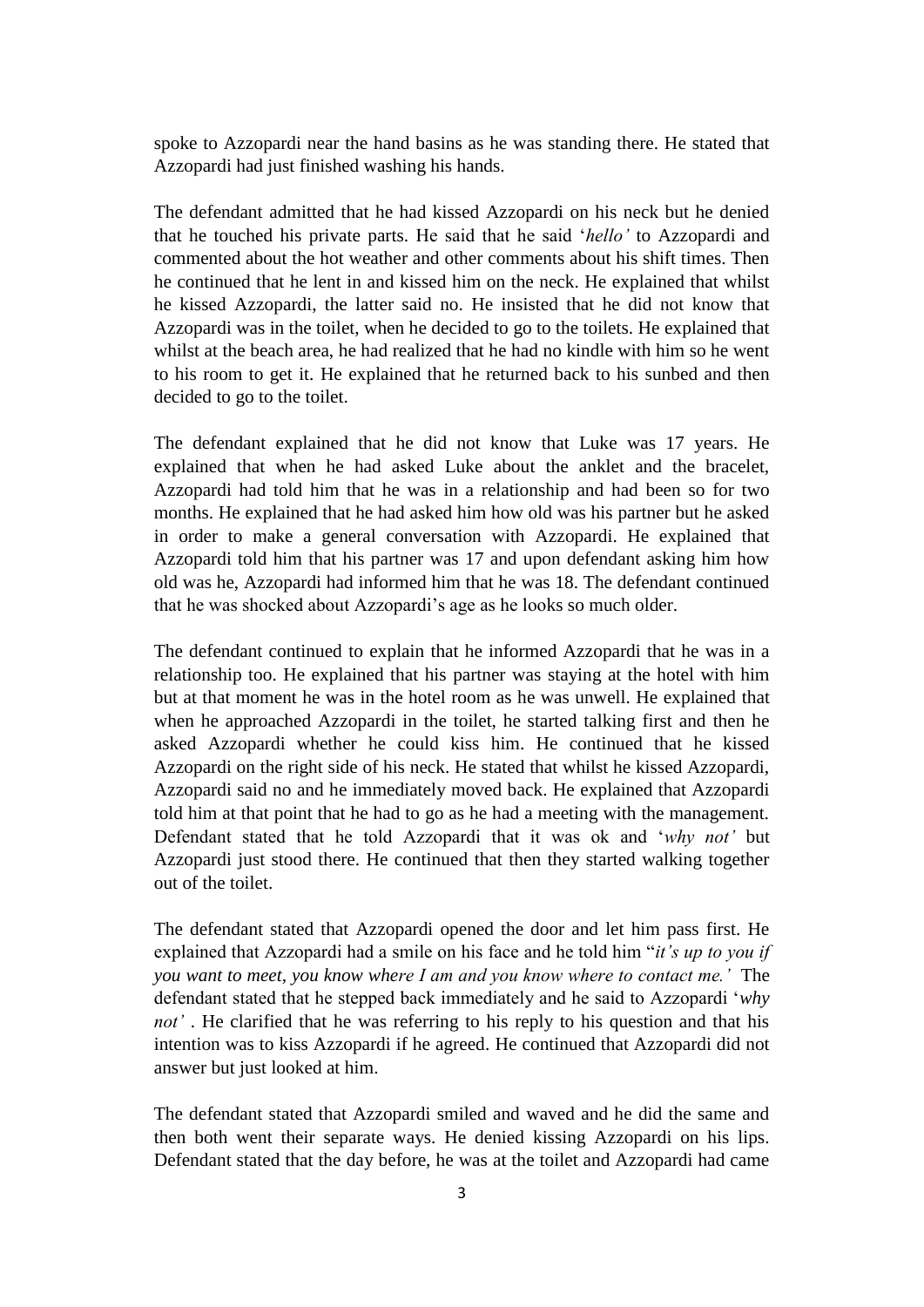in and went to a cubicle. He explained that they had spoken near the sink. He denied that he had followed Luke Azzopardi. He stated that he is upset that he offended Azzopardi, as this was not his intention. He fully apologized to Azzopardi. He stated that he had never been arraigned in Court before. He added that what he has said in the statement is the absolute truth.

**Inspector Alfredo Mangion** testified on the 30<sup>th</sup> August 2018 wherein he stated that he was on duty on the  $31<sup>st</sup>$  July 2018 and was informed by WPS 250 that a report had been received by the Valletta Police Station that at the Grand Hotel Excelsior an indecent assault had occurred between an Australian national of 67 years and a 17 year old waiter. The inspector explained that upon his instructions, the defendant was arrested. He stated that he had spoken to defendant on  $1<sup>st</sup>$ August 2018 in the presence of Dr Giannella Demaco and a written statement was taken by himself.

The inspector stated that from investigations, it resulted that the 2 persons had chatted for the last 2 days about their personal affairs as both had identified each other as gay and the victim had suggested a place where the defendant could go and have some fun. The inspector stated that defendant whom he is recognizing in court, had approached the victim in the toilets and apart from touching Azzopardi, he had given Azzopardi a kiss on his neck. He continued that when the victim stated that he did not want to continue, the defendant had stopped immediately. The inspector explained that he had arraigned defendant on  $2<sup>nd</sup>$  August 2018 in front of Magistrate Dr Donatella Frendo Dimech and was accused in terms of Article 207 of the Criminal Code. The inspector confirmed Dok AMS which is the statement given by the defendant.

During his cross-examination, the inspector stated that he was the inspector who had investigated the case. He explained that the victim had been spoken to by duty officer WPS 250. The inspector confirmed that when the place where defendant could have some fun, was a gay club. He confirmed that Azzopardi had written on a piece of paper the name and address of a gay club and handed this paper to the defendant. Inspector confirmed that the place where the kiss and touching happened was in the part near the sinks. He confirmed that when Azzopardi said '*no'* to defendant, the defendant stopped immediately.

**Sam Attard** gave evidence on 30<sup>th</sup> August 2018 where he explained that he is the security and health and safety manager at the Grand Hotel Excelsior. He stated that on  $1<sup>st</sup>$  August 2018, about 15.30 hours, he was informed by his assistant that an incident had happened where a team member of the hotel had been sexually abused by a guest. He went on to explain that he went to talk to Luke Azzopardi and asked what had happened. He stated that Azzopardi had told him that he had gone to the guest restrooms, and when he was washing his hands, a man came from behind, touched his private parts and started to kiss his neck. He continued that Azzopardi told him to stop and Azzopardi rushed out.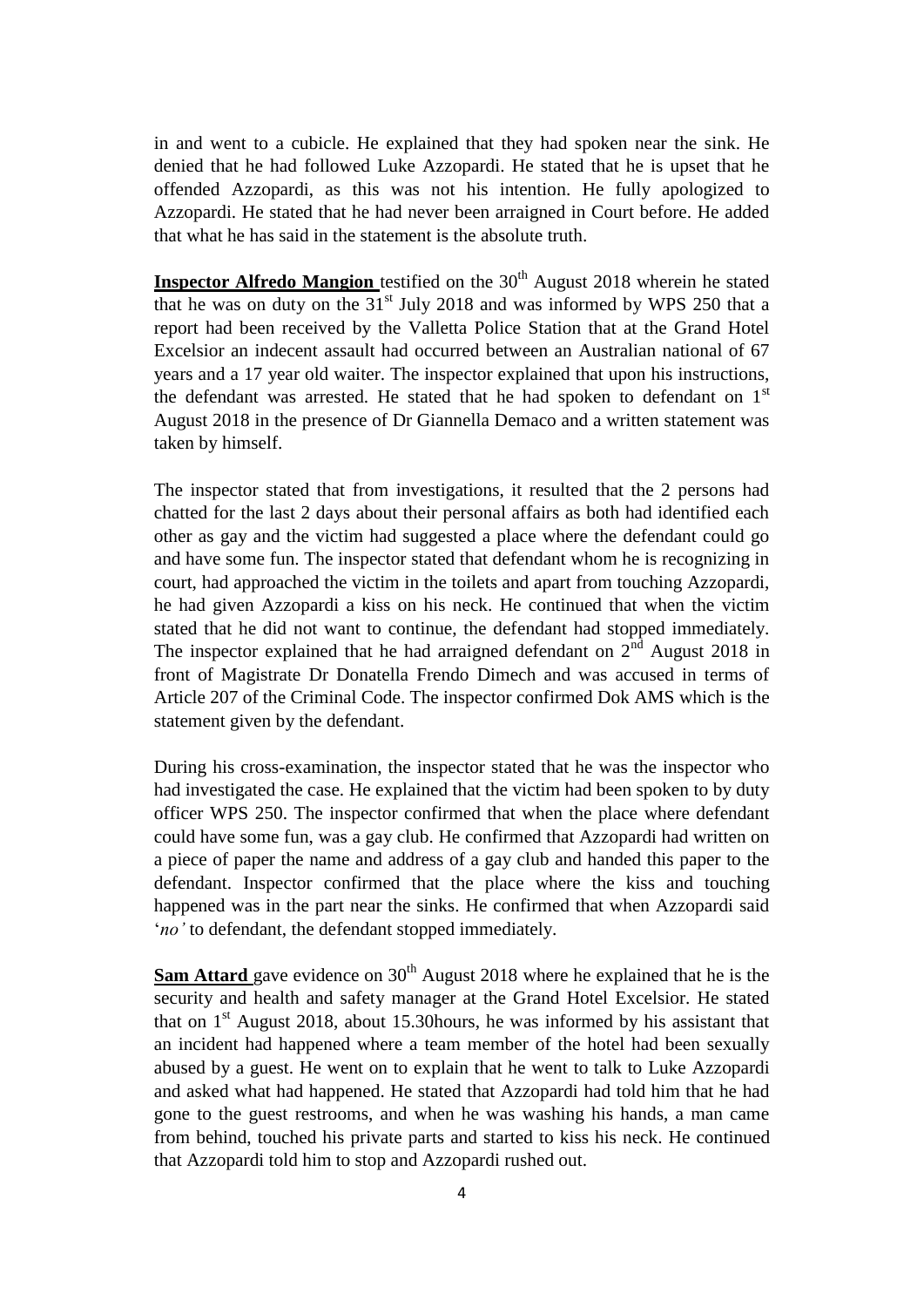Attard continued that as Azzopardi was 17 years old, he informed Azzopardi that he needed to speak to his father. Attard stated that he called Azzopardi' s father and after asking him whether he wished to involve the Police, Azzopardi's father stated that he did not wish to involve the police. He continued that Azzopardi pointed the guest to him and he confronted the guest. He said that the guest immediately admitted that he had made sexual advances but that it was consensual. Attard stated that the guest had told him that they were in the restrooms and that he had closed the door behind him, went on Luke Azzopardi and started kissing him and touching him until he stopped when a Chinese looking guest entered the restrooms. Attard said that the guest knew that Azzopardi was gay because the day before he had a bracelet round his ankle which meant that Azzopardi was gay.

Attard stated that Azzopardi had given the guest the address of a gay pub. Attard recognized the defendant as the guest. He stated that he informed the defendant that he had to check out from the hotel and whilst defendant was packing, he received a call from HR wherein he was informed that Azzopardi's father had changed his mind and wanted to file a police report. Attard continued that he then called the Valletta Police Station and they came to the hotel where the officers spoke to Luke Azzopardi and proceeded to arrest the defendant.

Attard explained that his assistant is Charles Grech and he received a call from Azzopardi's superiors. He continued that Azzopardi was shocked and spoke to his superiors and then the superior called the guard room where Charles Grech answered the call and called him. Together they went to talk to them. Attard stated that the guest was residing at the hotel for a week and he had about 5 days left. Upon being asked which door did the defendant say that he closed when he entered the restrooms, Attard stated that it was the main door. He said that in the restrooms, there are the urinals which are not enclosed. He stated that Azzopardi was washing his hands. He stated that in the restrooms there are the sinks, the showers and the toilets which can be closed by separate doors.

In cross examination, he explained that he was not present during the incident but only took the version of the parties. He stated that he did not give any rights to the defendant when he asked him what had happened. He said that he just told the defendant that he had a report about him that he had sexually abused one of the hotel's team members and that defendant had just admitted by saying 'yes'. He stated that he had not explained to defendant what the alleged abuse consisted of. He explained that before he spoke to the defendant, he had spoken to Azzopardi. He stated that he had asked Azzopardi's father if he wanted to take any action. He insisted that a 17 year old is underage. He admitted that he spoke to Azzopardi in front of a colleague, Charles Grech but not in the presence of Azzopardi's father.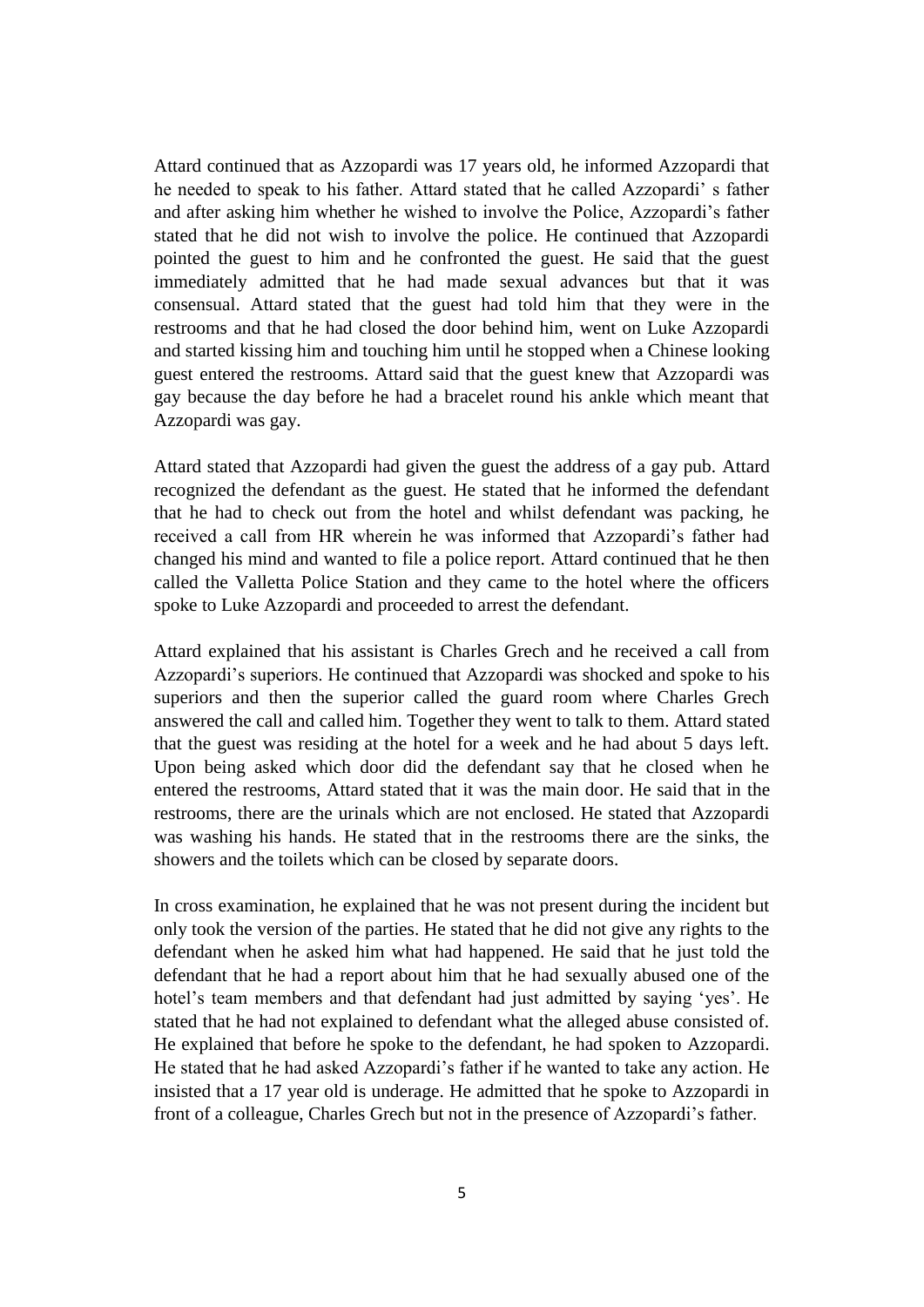Attard stated that he never mentioned to Azzopardi's father whether he knew that his son was gay. He stated that Azzopardi did not tell him that he was gay. He stated that he did not see the rainbow bracelet on Azzopardi. He stated that Azzopardi did not tell him that he had told the defendant that he was gay. He stated that Azzopardi did not mention in front of his father that he was gay.

Attard confirmed that Azzopardi had told him that the incident had happened in the guest restrooms. Staff are not meant to go to the guest restrooms. He stated that Azzopardi did not tell him that this was not the first time when he had gone into the guest restrooms. He agreed that the door of the guest restrooms did not lock and so there was no obstacles for someone else to open it. He confirmed that when one opens the main door of the restrooms, there is an area where one washes his hands, which area is not closed but is open to all. He stated that he made a report for internal purposes.

Attard explained that the defendant co-operated when he was asked to leave. He confirmed that the defendant was at the hotel with his partner.

WPS 250 Amanda-Jane Parascandolo Bunce lestified on 10<sup>th</sup> October 2018 where she stated that on  $31<sup>st</sup>$  July 2018 at around 5.30 in the afternoon, she received a phone call from the chief security of Grand Excelsior Hotel, Samuel Attard, who informed her that Luke Azzopardi of 17 years, had been sexually assaulted by one of the hotel guests. She stated that Attard had informed her that he had informed Luke Azzopardi's father, Arthur Azzopardi, who had requested that the police be informed and court action be taken.

She continued that she went to the hotel and spoke to the defendant in the presence of Sam Attard. She recognized the defendant as the person she had spoken to. She explained that she did not take the defendant's version of events at that time but proceeded to speak to Luke Azzopardi in the presence of his father. She said that Luke Azzopardi told her that he was working in the pool area as a waiter and that the defendant was his client. She said that Azzopardi told her that defendant had asked some questions as to where could he go to have a good time, as to whether Azzopardi was gay and also asked Azzopardi to give him a comment card so that he could pass some comments on him.

She explained that Azzopardi had told her that he went to the restrooms at around 4.45pm and when Azzopardi was washing his hands, he saw the accused entering the toilet and closing the door. She said that Azzopardi stated that the defendant had approached him, touched his private parts and started telling him that he had a nice beard and chest. She stated that Azzopardi continued telling her that the defendant had put his hands in his shirt, had kissed his neck and then tried to kiss him on the lips. She stated that Azzopardi was shocked and told him nothing and he did not stop him. She continued that Azzopardi told her that when the accused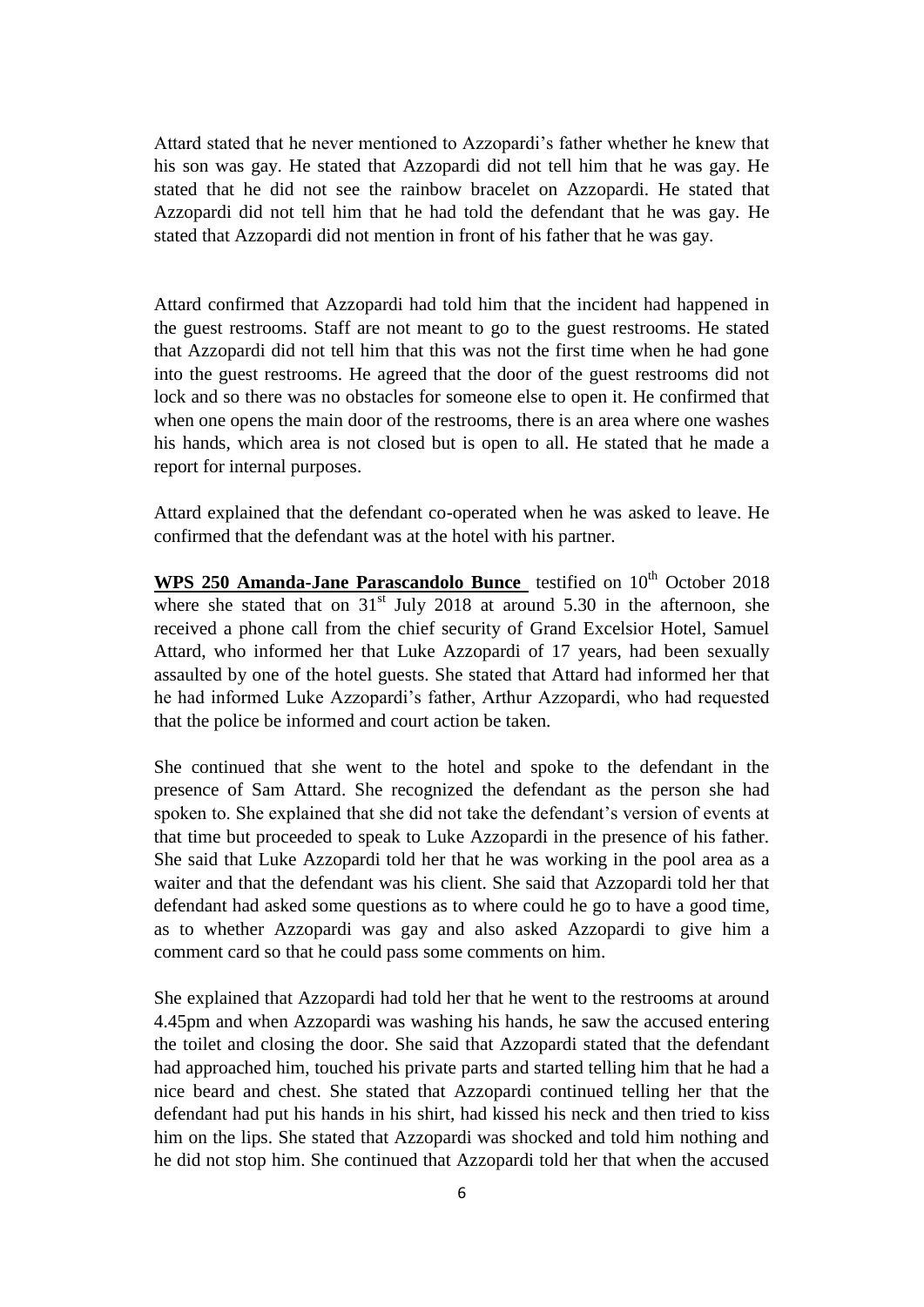tried to kiss him on his lips, he took a step back and exited the toilet. She stated that Azzopardi went to inform his manager who in turn informed the chief security and then the chief security informed the police. She explained that the victim's father insisted that action be taken. Azzopardi was taken to the policlinic where he was certified as suffering from anxiety shock.

She testified that she then proceeded to go to the police station where PC 1063 Joseph Mizzi gave the defendant his rights and defendant refused to give his statement and wished to consult with a lawyer. She continued that she informed Inspector Mangion who gave instructions that the defendant remains arrested.

In cross-examination, WPS 250 stated that it was the victim's father who insisted that proceedings be taken. She confirmed that Azzopardi had given a name and address as to where defendant can have a good time and had written the information on a piece of paper. However, she did not know whether this place was a gay club or not. She stated that she had not seen any bracelet on Azzopardi but Azzopardi had mentioned that he had a rainbow anklet on him. She confirmed that she was told that defendant had asked Azzopardi if he was gay and he had confirmed that he was gay.

She confirmed that the toilets where the incident happened was a guests' restrooms. She confirmed that Azzopardi was fully clothed. She stated that Azzopardi had not done anything but then had moved back and left. She stated that Azzopardi had told him that he had at no time tried to stop defendant.

**Charles Grech** gave evidence on the 19<sup>th</sup> October 2018 where he stated that he is assistant chief security at the Excelsior Hotel. He stated that on the  $1<sup>st</sup>$  August 2018 at around 15.30 hours, he was informed that a young male waiter had reported that he had been sexually assaulted in the gents toilets in the marina. He stated that he informed his chief security and together they went to the marina where they found the waiter with red eyes. He explained that he could see that he had been crying. He explained that the chief security took the waiter aside and asked him his age to which question, the waiter replied that he was 16 years. Grech continued that the chief security informed the waiter that his parents had to be informed. He continued that the waiter's parents were called.

Grech said that Azzopardi told them that he was at the marina and a gentleman had approached him from behind when he was washing his hands in the basin and when he turned to face the man, he tried to touch him. He continued that Azzopardi told them that he got scared and left the toilets. He said that at first, they had no reply that the victim's father wanted to involve the police. He explained that the waiter showed them who the guest was and he was lying on a sunbed.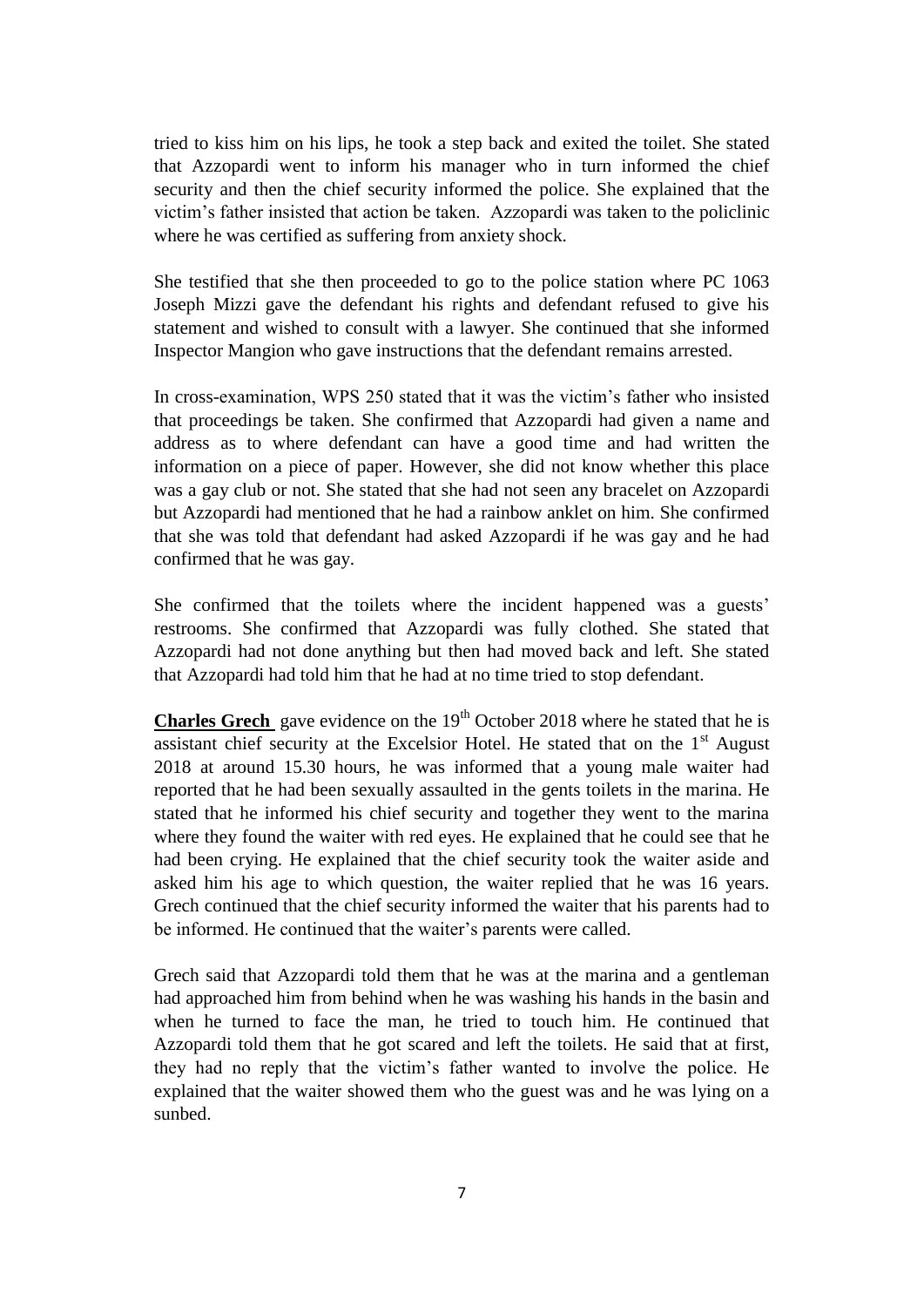Grech continued that the two of them approached the guest and the chief security told him that he had squeezed the waiter with the basin and tried to sexually assault him. Grech said that the guest denied this and that he had only kissed him in the area near the jawbone and that he wanted to apologize. Grech recognized the guest who is the defendant in this case.

Grech stated that the defendant insisted that the only thing he had done was that he had kissed the victim and that he didn't know that he had annoyed him because he thought that they had become friends and that the boy didn't mind. He said that the defendant wished to apologize. He said that the chief security told him not to apologize but to leave the hotel immediately. Grech said that the accused agreed but when he was packing, they received a message from HR that the parents wanted to involved the police. Grech said that the defendant was informed by the chief security that he had to wait for the police to come.

Grech explained that when they were at the lobby waiting for the police, the defendant stated that he was drinking in the marina and this waiter was serving him all day and thus they had become friends. He said that the defendant stated that he made a move to him as the waiter had a bracelet near his ankle which indicates the diversity. He said that the defendant had informed the waiter that he was gay and the waiter had told him that he was gay too. He continued that the defendant had showed them a name which the waiter had given him of a certain bar in Paceville which belongs to gays. He said that the defendant explained that he and the waiter went to the toilet together and that he was talking to the waiter in the toilet and that the waiter never made any move that he was annoyed. He said that the defendant told him that they had left the toilet together and he even asked the waiter when he was off to which the waiter replied that he was off on Saturday.

In cross-examination, Grech confirmed that the incident happened in the gents' bathroom. He insisted that this bathroom can be used by everyone including staff. He stated that if the waiter in the marina needs to use the bathroom, he could use this bathroom and avoid going up 6 floors to use a bathroom. He confirmed that the bathroom reserved for the staff is in level 3. He stated that there are no security cameras above the doors of the bathrooms or inside the bathrooms. He said that the only camera in the marina is situated near the gate from where you can enter the marina.

**Norbert Grixti** testified on 19<sup>th</sup> October 2018 where he said that he is the general manager of Grand Hotel Excelsior. He said that on the 1<sup>st</sup> August he was informed by the security manager Sam Attard that one of the guests from the hotel had made advances towards one of the hotel's employees, a certain Luke Azzopardi. He said that he left it in the hands of the chief security to take care of the necessary steps as he was an ex-police sergeant. He stated that he ensured that the victim's parents were informed. He said that Sam Attard told him that the victim's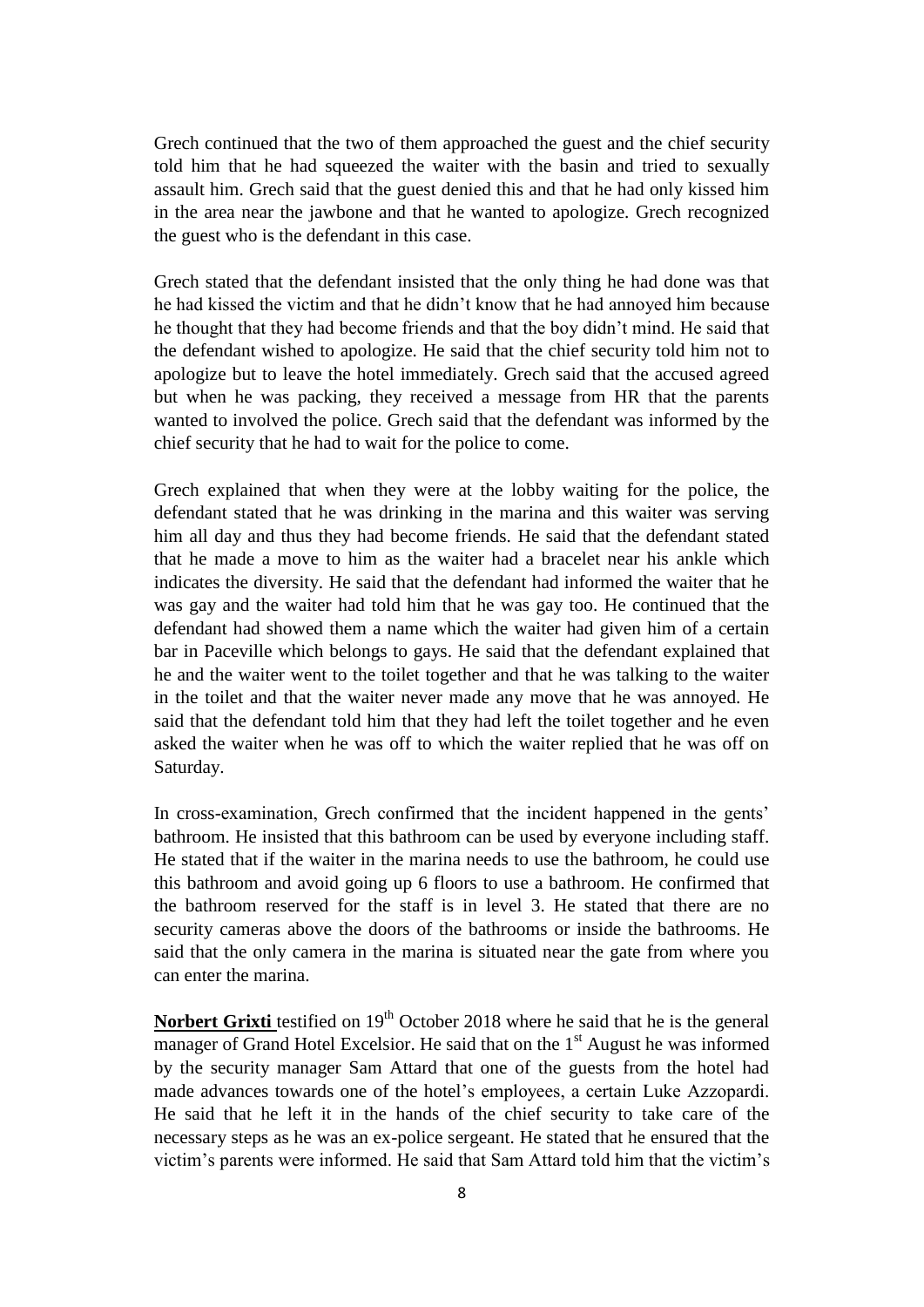father was not interested in pursuing the matter but then the victim's father changed his mind and thus they called the police. He said that it was Sam Attard who called the police.

He continued that he met with the victim's father at the hotel. He said that Michaela Grixti who is the training manager was with Luke Azzopardi who looked a bit agitated as was his father. He said that he tried to calm them down and he just listened and left it in the hands of the police.

In cross-examination, he stated that there are no CCTV cameras outside the bathrooms or in the vicinity. He stated that there are bathrooms for the staff and bathrooms for the guests. He explained that this bathroom is for guests but it can be used by staff due to the fact that the staff's bathroom is in level 3. However, this bathroom is meant for the guests. He confirmed that Azzopardi still works at the hotel as he is a part timer and an ITS student. He stated that he was not aware that on the day there was a meeting of the waiter with the higher management. He confirmed that to his knowledge, Azzopardi has still the same duties as he had and in the same location.

**Michaela Grixti** gave evidence on the 19<sup>th</sup> October 2018 where she specified that she works in the human resources department and currently employed as a training manager. She said that the food and beverage manager on duty called her and told her what is the procedure to be followed in a case of sexual harassment by a guest. She said that the security needed to be involved and she was informed that they had been already involved. She suggested that the victim be taken away from the workplace so that he does not feel overwhelmed and upset. She said that she went to talk to the victim who was upset. She met him in the food and beverage duties office. She explained that she tried to calm him down. He had explained that he was in the bathroom and was touched inappropriately by a hotel guest. She said that she did not know who the guest was but she told the victim that he had done the right thing for coming forward and that the hotel would support him. She confirmed that the victim's name was Luke Azzopardi.

**PC 281 Damien McKay** testified on 23 October 2018 where he said that he was instructed to escort the defendant whom he recognizes to the lock up in Floriana but as he needed his medication, he was taken to Hotel Excelsior where he met his room-mate Garmin Alexander to whom he explained what had happened. He explained that the defendant was then taken to Floriana policlinic where he was given a prescription for the lock up. Then he was escorted to the lockup from the policlinic.

**PC 1063 Joseph Mizzi** testified on 23 October 2018 where he said that he had gone with WPS 250 to the hotel Excelsior. He was instructed to take the defendant to the police station in Valletta and to give him his rights. He explained that he did this and gave to the defendant whom he is recognizing a document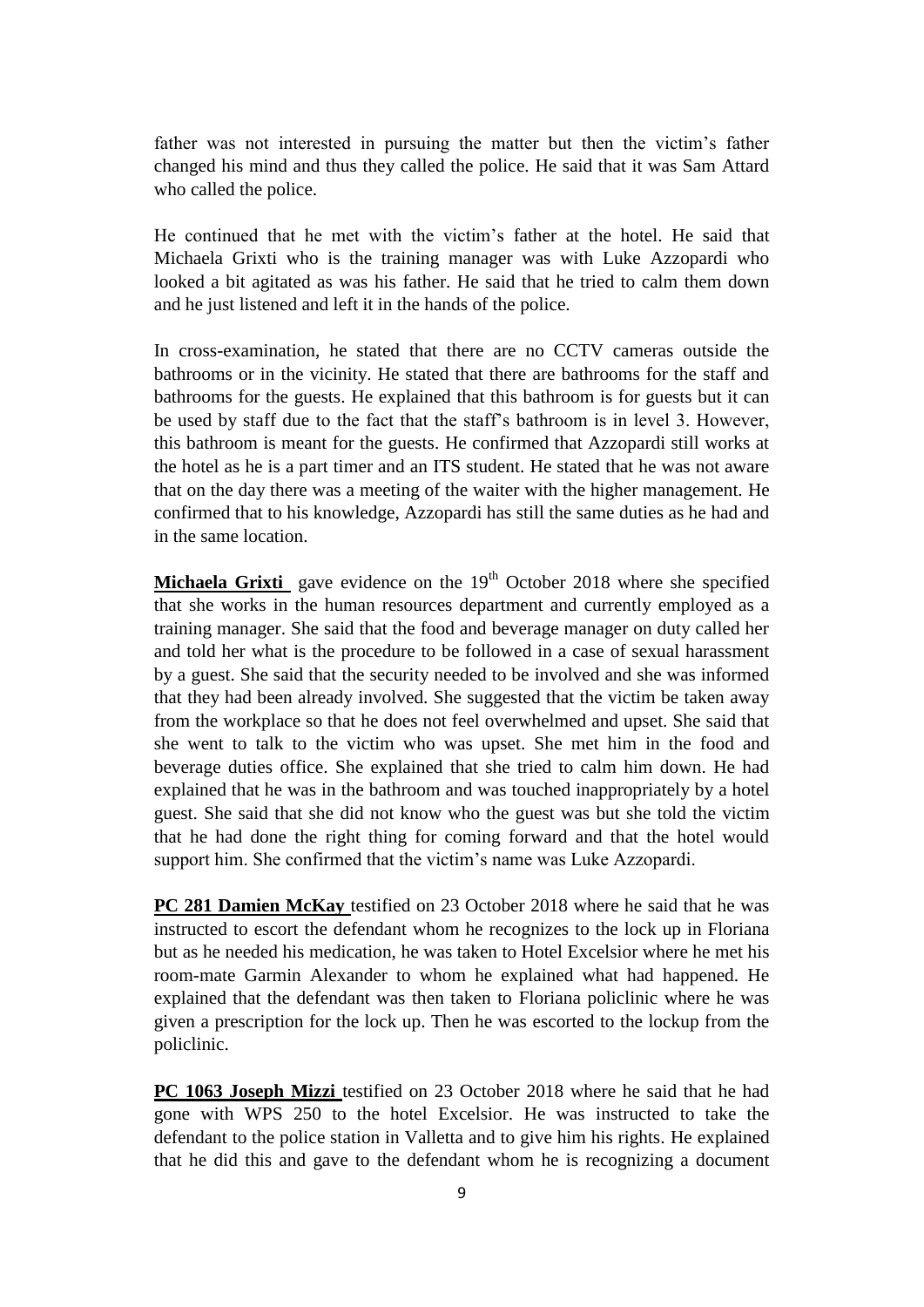with his rights in the English language. He said that apart from giving him the document, he also gave the defendant his rights verbally in the English language. He said that the defendant told him that he wished to speak to the lawyer. He said that the defendant was taken to the hotel Excelsior where he met with his friend. He explained that they informed the defendant's friend about what was happening and the defendant took his pills and then was taken to the policlinic for the pills to be registered. The pills were taken from the defendant's luggage. After the defendant was taken to the lock up at the Floriana Depot.

**Arthur Azzopardi** gave evidence on  $29<sup>th</sup>$  November 2018 and he stated that he had encouraged his son Luke to work as a waiter in Excelsior Hotel as he was studying at ITS and he supplied this hotel with certain works. His son was immediately employed with the hotel and his parents were very happy. He stated that at around three thirty or four o' clock, he received a call from the hotel that his son was under shock. He said that when he arrived at the hotel, they received him at the front door of the hotel and he saw the accused sitting down. He recognized the accused in court. The security informed him what had happened. He said that his son was with a person from HR and with the general manager. He was under a severe shock. He said that he stayed at the hotel as the security and the management decided to phone the police. He explained that he stayed with his son near the HR office. He said that they went upstairs to the lobby where they waited for the police, who asked some questions to his son. He said that the police asked his son two or three times what had happened.

**Luke Azzopardi** gave evidence on 29<sup>th</sup> November 2019 where he said that he was at work and started taking orders. He met this person who told him that he was giving a good service. He gave this person the drinks he ordered and then went to the bathroom. He said that he was serving by the beach. He stated that he did not know this person before. He had seen him for one day. He recognized the accused as this person. He said that when he was ready from the toilet, he saw this person enter the toilet. He continued that this person closed the door and he turned around. He said that this person asked him to do certain things and he obviously refused.

Azzopardi said that this man told him to go with him and have sex. He explained that he was washing his hands and then he turned around. He was in the part where there are the sinks. He refused and then the defendant came to touch him between his legs and his arms; i.e. in his private parts. He said that the defendant did this several times and he started to touch his chest area. Then a person came in and he turned around to see who came in and it was at that time that he managed to escape. He stated that he escaped, shivering and crying. He stated that defendant touched his neck too. He said that when he was being touched he did not know what to do as he was under shock.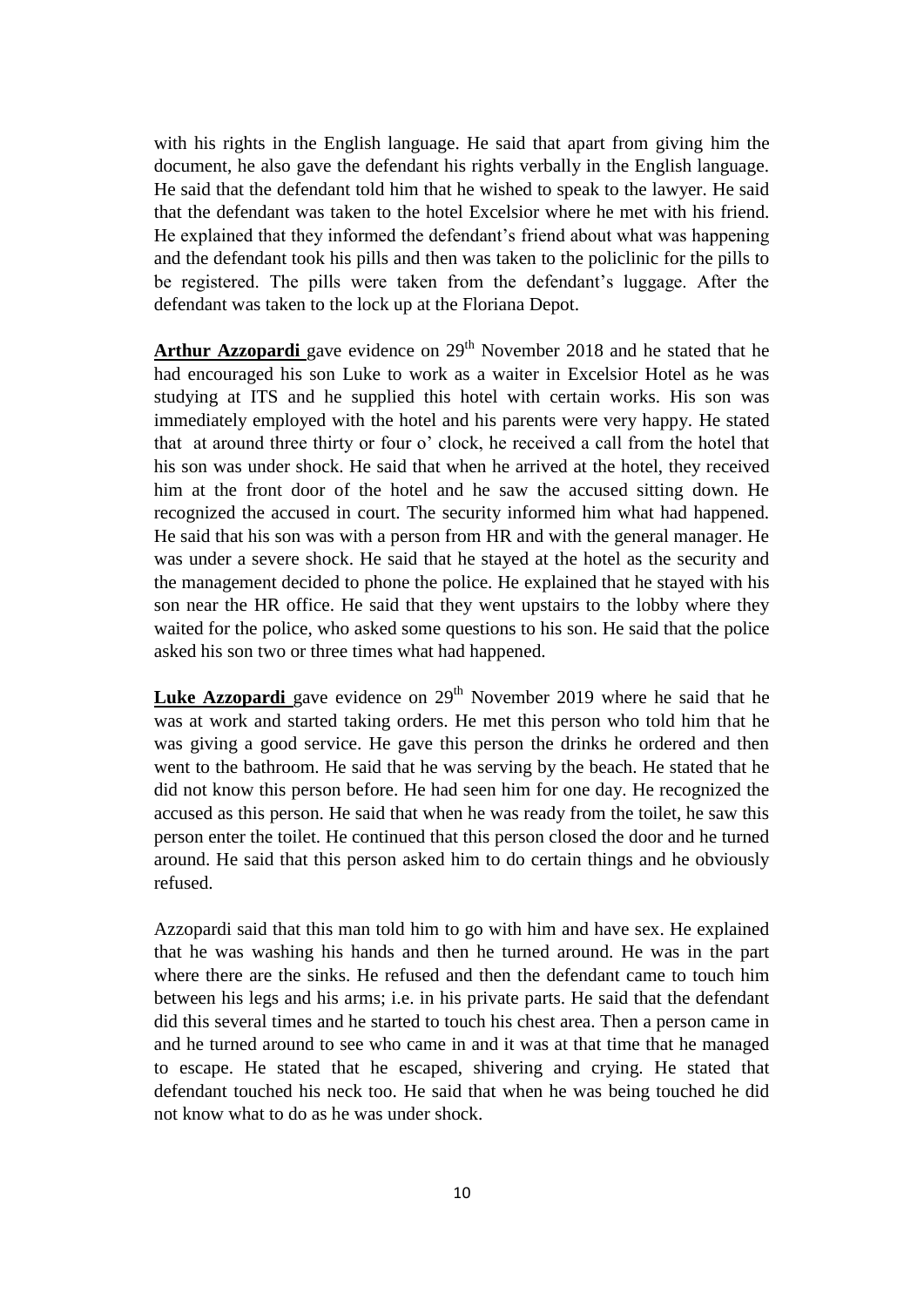Azzopardi insisted that he kept telling the defendant to stop all the time. He stated that defendant told him that he wanted to do some things with him but he kept refusing but still the defendant kept touching hi,. He stated that when he exited the toilet, he went running and crying. He continued that one of his colleagues saw him and he told him what had happened. The security officers came to him but he kept shivering and crying. He stated that this incident lasted around 10 minutes.

In cross examination, Azzopardi stated that he is gay. He confirmed that when the case occurred, he was in a relationship but defendant had told him not to bother and to have sex with him. He said that he wore a rainbow anklet which the defendant saw. The defendant asked him if he was gay and he confirmed this. He stated that he still wears the bracelet. He stated that he did not remember if accused told him that he was in a relationship too.

Azzopardi denied that he ever saw the defendant's partner sunbathing next to defendant. He confirmed that he had seen defendant for two consecutive days. He admitted that he had given the defendant an address of a gay club he could go to and that he wrote this address on a piece of paper. He confirmed that he had given a comments card to the accused so that he could write comments about him. He stated that defendant had asked him to give him comments card so that he writes down comments about the service. Azzopardi stated that the accused wrote good comments about him.

He continued to state that he went to the guests' restroom. He stated that the staff's toilet is in another level but as there was a lot of work, he could not waste time. He confirmed that when the defendant entered the bathroom, he was washing his hands. He stated that there are a lot of cubicles in the bathroom which had doors and there were also the urinals. He confirmed that the door which the accused closed behind him was not locked. He stated that when the defendant approached him, they were in the part where anyone could enter and that they were not in a cubicle. He confirmed that he and accused were face to face.

Azzopardi stated that the accused tried to kiss him on his neck. He did not notice whether the accused had his kindle in his hand or not. He confirmed that accused did not kiss him on his lips. He explained that he was wearing a normal shirt with buttons, collar and lapels. He insisted that he told the accused not to do these things but he kept on going. He denied that the accused stopped touching him when he was told '*no'* by him. He insisted that he moved back but defendant still approached him and it is only when another person came in to use the bathroom, that defendant stopped and he managed to run away.

Azzopardi said that the defendant told him to have some fun and to forget his boyfriend. He stated that he did not remember if he said a word to this. He then replied that he is not remembering whether defendant kissed his neck. He remembers that the defendant approached him and he ran away. He insisted that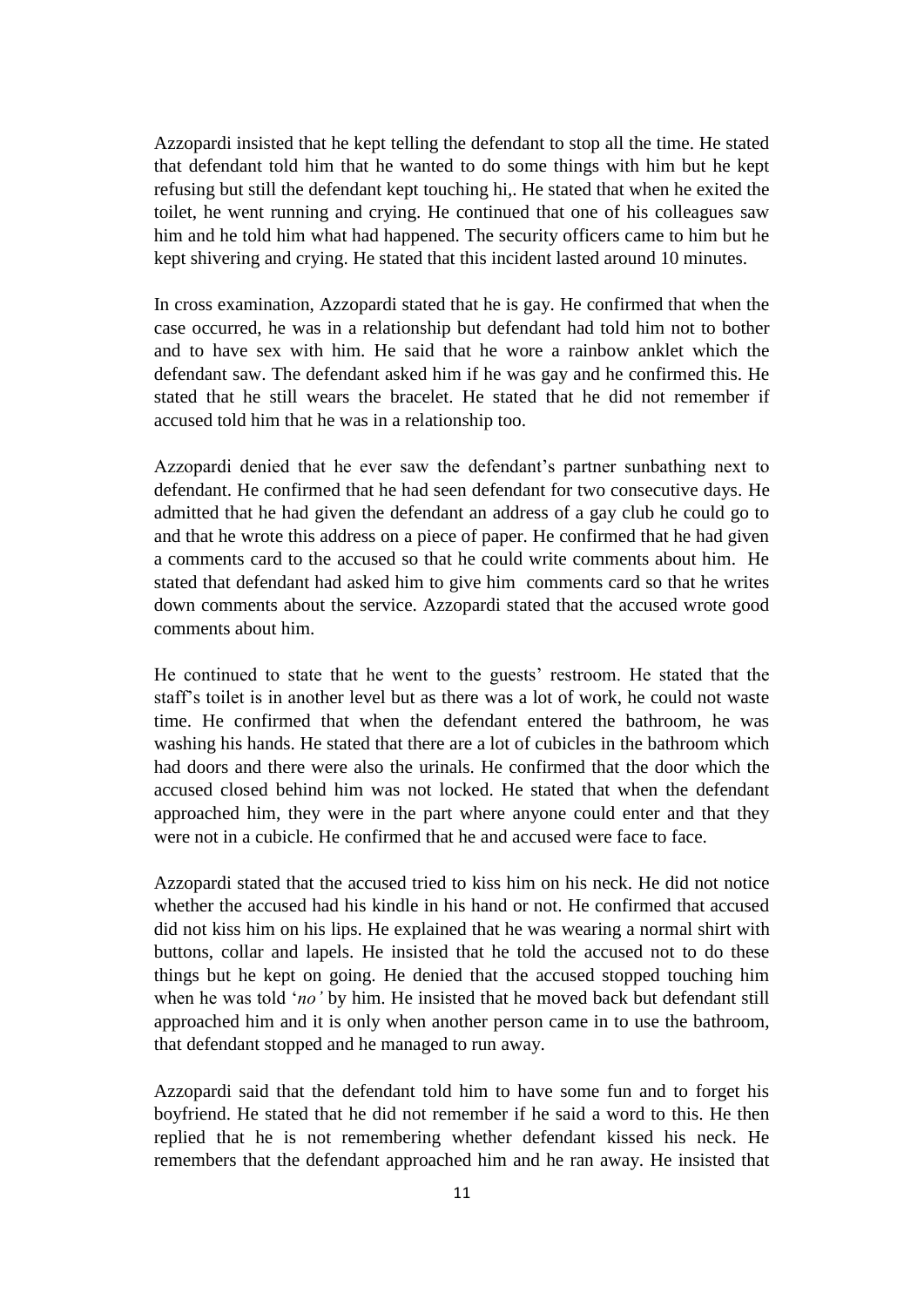defendant kept touching him between his legs,, his chest and his neck whilst he kept telling him to stop. He replied that he was scared and didn't know what to do. He insisted that the defendant could not have misunderstood him as he had refused him continually. However, he did not leave until another person came in. He stated that the accused did not hold him in any way to restrict his movement, but he was afraid and did not know what to do.

Azzopardi confirmed that he was fully clothed throughout this incident. He denied that he went out together with the accused. He stated that he just went out and did not say anything to the person who came in the bathroom. He insisted that it was himself who came out of the bathroom first, before the accused. He stated that when he was running, he looked back and saw defendant coming out of the bathroom but defendant went in another direction. Defendant went to where he was before at the beach. He confirmed that from the beach, the toilets are not visible. He insisted that even though it was August, no one entered the bathroom for a whole 10 minutes during which the incident occurred. He stated that he was near the sink closest to the door but he ended up in a corner, even though he was not blocked in any way by defendant.

**Doctor Chris Muscat** gave evidence on the 11<sup>th</sup> December 2018 where he confirmed on oath the certificate released by him. He stated that on  $31<sup>st</sup>$  July 2018 he examined Luke Azzopardi at Floriana Health Centre at around 6.30om. He found Azzopardi in an anxiety state but he had no visible injuries. He ascertained that he was in an anxiety state through the pulse and blood pressure. He said that Azzopardi had told him that he was involved in something like a scuffle and needed a police certificate. He explained that he never saw Azzopardi again.

**Defendant** chose to give evidence on the  $21<sup>st</sup>$  march 2019. He stated that he is from Victoria, Australia and is 68 years. He was in Sicily and was recommended to come and visit Malta together with his partner Alex. He had been together with Alex for 35 years and they have a very loving relationship. He stated that he worked as a training and learning development officer for an oil company. He was made redundant and then he worked part time for various other companies until he started volunteering. He explained that he was volunteering in Mater Dei too.

He explained that he was staying together with Alex at the Excelsior Hotel in Valletta. They had arrived on  $28<sup>th</sup>$  July in mid afternoon. He met Luke Azzopardi on Monday morning. Azzopardi was a waiter and had came over to the sun lounges to ask them whether they wanted a drink. He said that he noticed the he had an anklet and a bracelet on which were in the gay rainbow colours. He said that he told Luke Azzopardi whether he understood that he was wearing gay paraphernalia and he confirmed. He then asked Azzopardi whether he was gay and Azzopardi confirmed this.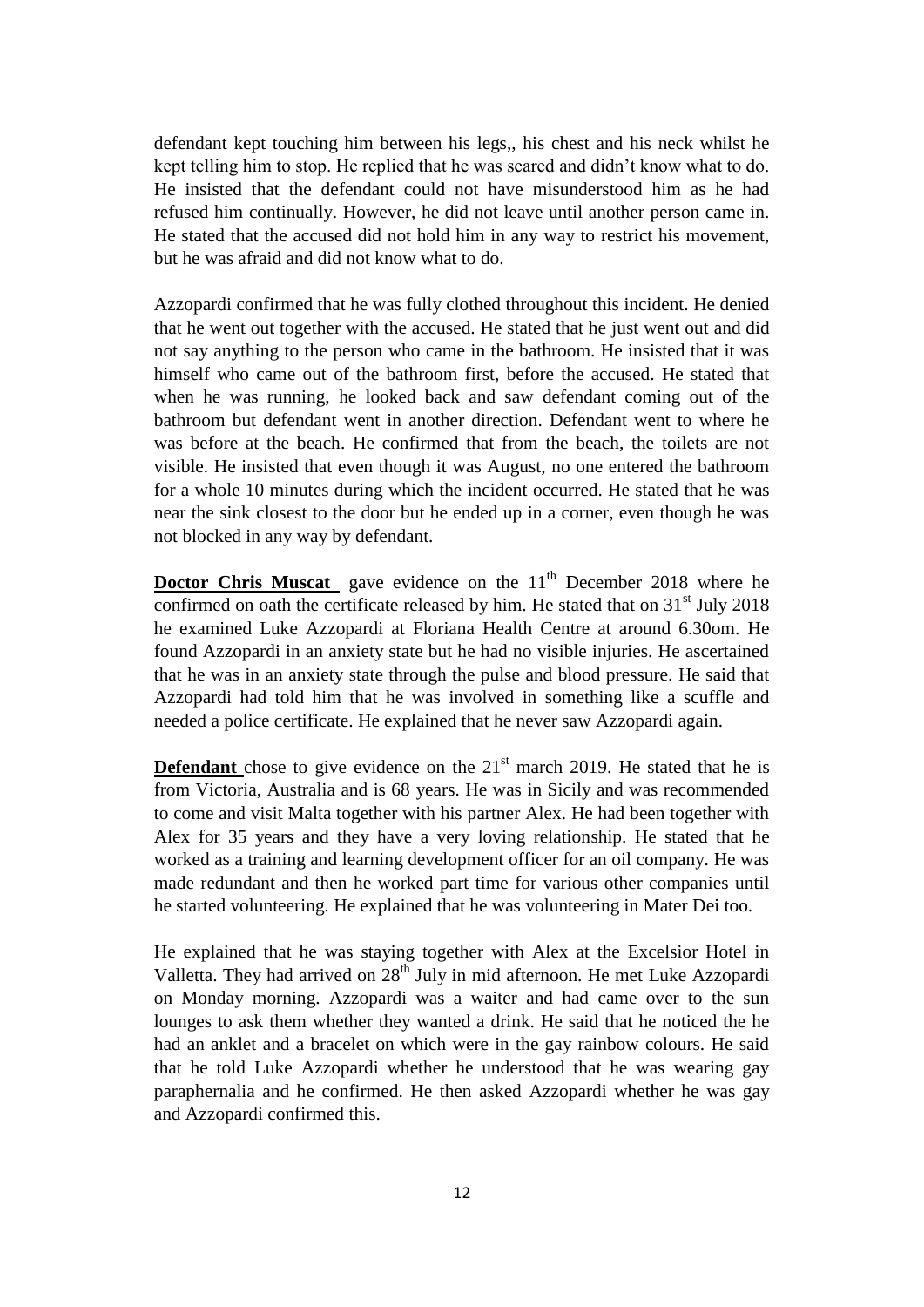He said that during that day, he was served by Azzopardi and at a certain point, Azzopardi asked him if he would fill in a customer questionnaire. He stated that they exchanged a free flowing conversation. He stated that they spoke about relationships and about being gay. He spoke with Azzopardi about working in the heat, and he also asked Azzopardi to recommend him a club where he could have some fun. He confirmed that Azzopardi mentioned a gay club called Michealangelo. He stated that Azzopardi wrote down the name and the address on a piece of paper. Defendant confirmed that when Azzopardi brought the customer questionnaire, he filled it in.

Defendant stated that he talked with Azzopardi about coming out to the world and to his parents. He stated that he had told him he came out at the age of 32 whereas Azzopardi had come out at the age of 18 years. He stated that he told him that he was fearless compared to him. On Tuesday, Alex was unwell and went back to his room. He stated that he went to look around Valletta and then he returned to the hotel and after a while with his partner, went to the beach. He stated that he stayed at the beach but then went to check on his partner. He found him sleeping so he picked up his kindle and went down to the beach again.

Defendant stated that he was reading his kindle at the beach but at a certain point he felt the urge to go to the bathroom. He took his kindle with him to the toilet around the back from the pool. He entered and went to do the business and then when he turned around, he noticed Luke Azzopardi over the sinks. He stated that he told him good day and asked him how he was, with Azzopardi responding that he was fine. He stated that Azzopardi was shaking his hands by the sink. He stated that he walked over to Azzopardi and told him that it was hot outside and that he still had no hat on his head. He stated that he mentioned no hat as he had discussed the day before the issue that the waiters did not wear hats. He stated that he put his hand on his chest to feel the shirt and thought that the shirt was not too thick. It was at this point that he leant into Azzopardi and said to him, '*may I kiss you*'. As he leant in, Azzopardi turned to his left and said no, but it was already done. The kiss had went from the cheek where it was supposed to go, to the neck.

The defendant stated that when he went to kiss him, Azzopardi moved slightly to his left and that is why the kiss ended on his neck. He stated that it was an instant shock when he heard '*no'* and immediately he stepped back. He stated that he asked to kiss him out of sheer pride of what Azzopardi had achieved his coming out at 18. He stated that it was a bit like a well done. He stated that he felt foolish as he had misread Azzopardi. He had misread his body language. He stated that he thought that there was a nice easy friendship between them. He stated that he stepped back out of his space and said '*why not'*. Azzopardi's answer was that he had to go to a meeting and thus he told him ok. At that point, a man came in and both him and Azzopardi left the bathroom together. He stated that he went out first, and then Azzopardi followed. He continued that he told him that if he wanted to chat he knew where he was.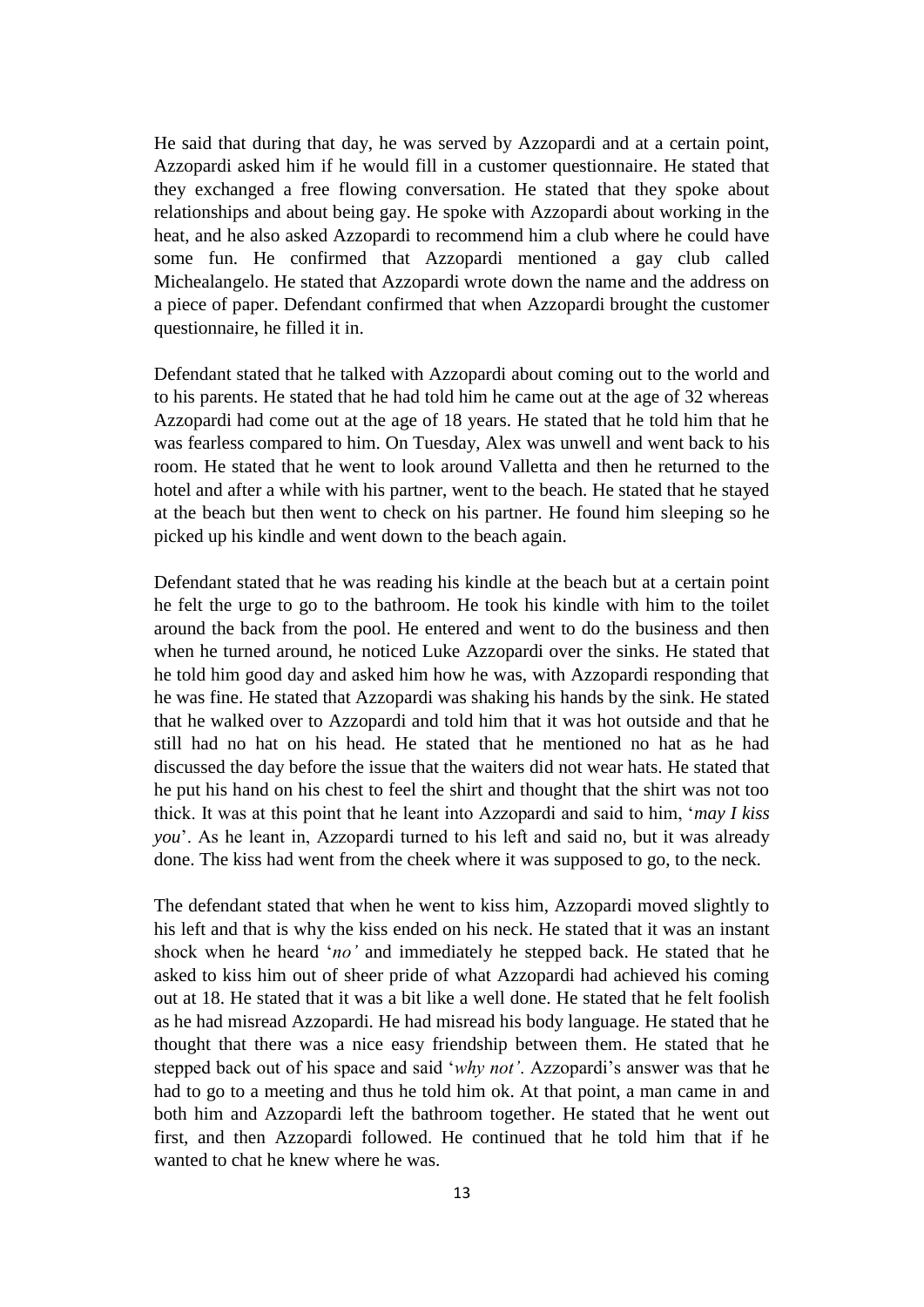Defendant denied that he touched Azzopardi's private parts. He stated that he would never jeopardize his relationship with is partner for the sake of an incident like this. He stated that he has never had any issues with the police in any country. He insisted that he asked to kiss Azzopardi, as he was so proud of him coming out at 18. He stated that he only kisses Alex on the lips. He stated that he asked Azzopardi whether he could kiss him, out of politeness. He stated that when he asked to kiss Azzopardi, he had already started to bend over and Azzopardi had turned to the left and said no.

Alexander Gassman testified on the 30<sup>th</sup> April 2019 where he explained that he restores heritage gardens. He is 63 years and he was on holiday with his partner , Michael. He stated that he had lived with his partner for 36 years. He arrived in Malta on 28<sup>th</sup> July and was staying at the Hotel Exclesior in Valletta. He stated that they were attended to by both male and female staff but there was one particular man who was very polite to them, and this person was Luke Azzopardi. He explained that Michael had noticed that Luke Azzopardi wore a fabric anklet in the gay colours. He stated that he was surprised that he could display these colours in a five star international hotel. He stated that he recalls the conversation exchanged between Michael and Azzopardi wherein it was confirmed that all of them were gay. He stated that Azzopardi must have realized that he and Michael were gay as they were putting suntan lotion on each other and laughing like a couple. He stated that Michael chatted with Azzopardi but he simply rolled over as he is not a chatty type. He stated that Azzopardi brought a questionnaire to be filled in about the service.

He described the uniform the waiters wore as consisting of camel shorts and floral shirts. He stated that both remarked that it was terribly hot and that the staff should wear a hat. He stated that during the last day at the hotel, he was unwell and stayed in his room whilst Michael went to Valletta and then later on, went to the beach. He explained that when he was waken, he found Michael in extreme stress who told him that he had been misunderstood. He stated that two security men budged into the room and the taller one was very aggressive and shouted that they had to leave. He said that he had no idea what was happening and then the police arrived and arrested Michael.

He stated that he rang the Australian High Commission and after explaining her what had happened, sent him someone with an envelope with the names of legal people who could be contacted. He stated that he met with Dr Demarco and the lawyers took charge of the case. He explained that Michael is generous and caring. He continued to state that Michael is a volunteer and helps with AIDS patients and did also charity works for the local catholic church. He confirmed that in Malta, Michael is doing voluntary work too. He said that Michael had made friends with a couple where the young man has been diagnosed with cancer. He stated that Michael was with the Franciscan Order studying to become a friar.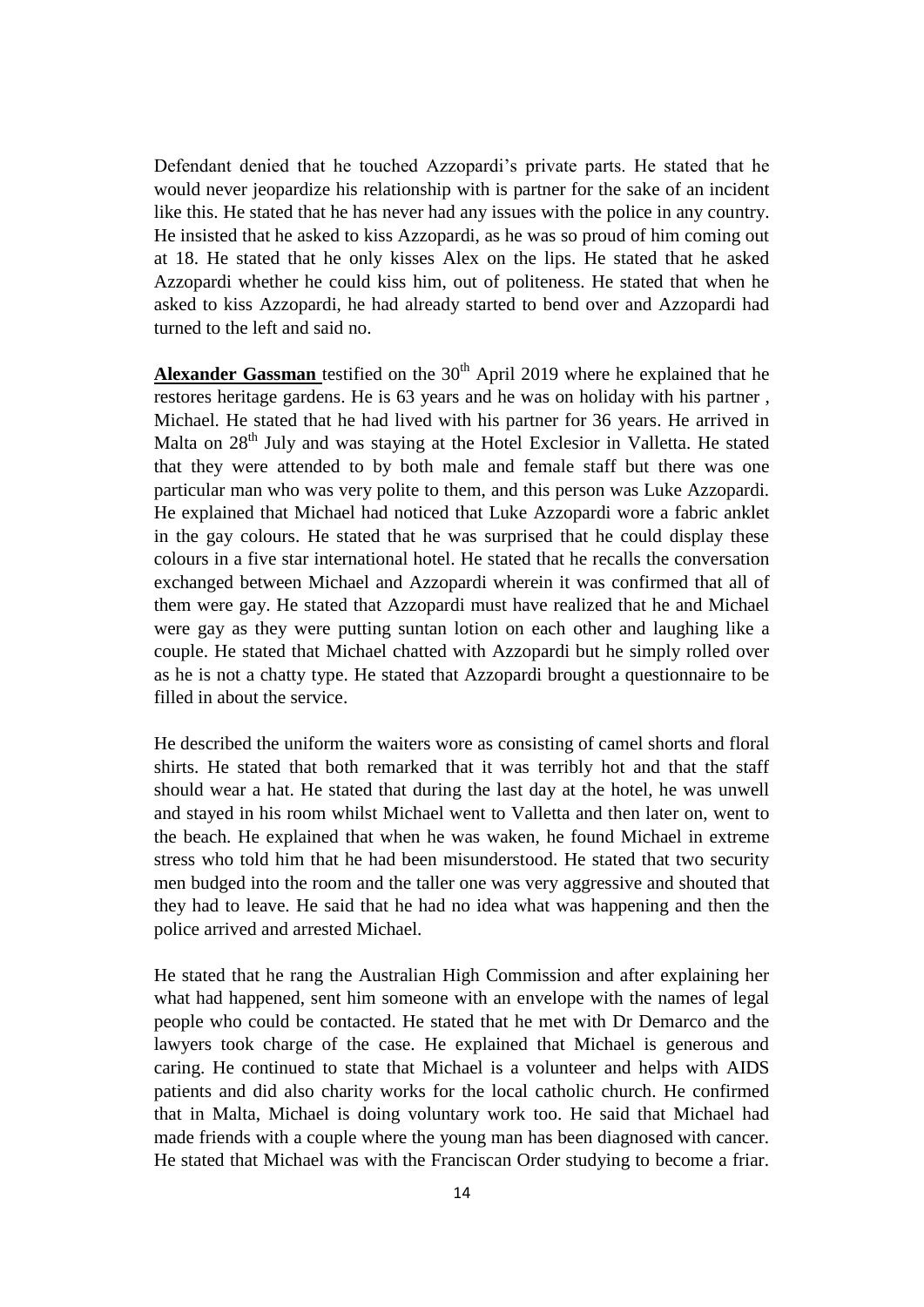He described Michael as a tactile person and that it was hard for Michael to come out. It was very difficult for Michael to inform others of his relationship with him.

#### **Considers :**

As to the law,

Section 207 of the Criminal Code reads as follows:

*'Whosoever shall be guilty of any non-consensual act of a sexual nature which does not, in itself, constitute any of the crimes, either completed or attempted, referred to in the preceding articles of this sub-title, shall, on conviction, be liable to imprisonment for a term from three to seven years:*

*Provided that in the cases referred to in article 202, the punishment shall be increased by one degree.'* 

In the decision bearing the names **Police vs X** decided on the  $13<sup>th</sup>$  May 2009 by this Court as diversely presided, it was stated:

*"According to the Italian writer Antolisei (F. Manuale di Diritto Penale Parte Speciale 1 pagine 440 et)*

*'Il codice Zanardelli, conformemente alla tradizione e alla dottrina allora dominante, ravvisava l'atto di libidine in ogni estrinsecazione dell'istinto sessuale che non fosse diretta al congiungimento carnale……*

*Il codige vigente, …….ha abbandonato questo criterio, adottando quello oggettivo della natura dell'atto e considera 'atto di libidien' lo sfogo dell'appetito di lussuria diverso dalla congiunzione carnale. Rientrano, pertanto, nella figura criminosa in aprola tutte le manifestazioni dell'istinto sessuale, e cioe' tutte le forme in cui puo estrinsecarsi la libidine, escluso il coito, il quale, secondo l'opinione prevalente, come abbiamo visto, comprende ogni forma di congiunzione carnale.*

*L'elemento materiale del delitto consiste nel compimento dell'atto di libidine, il quale puo' assumere le forme piu' svariate, dal semplice palpamento alle piu' aberranti anomalie. E' necessario, pero', in ogni caso un cotatto corporeo, senza che occorra che questo sia al nudo o riguardanti direttamente gli organi genitali….*

*Con la realizzazzione dell'atto di libidine il reato e' consumato, non essendo necessario che il soggetto sia pervenuto a soddisfare la sua concupiscenza (emission seminis) Un solo atto e' sufficient per concretare il delitto,*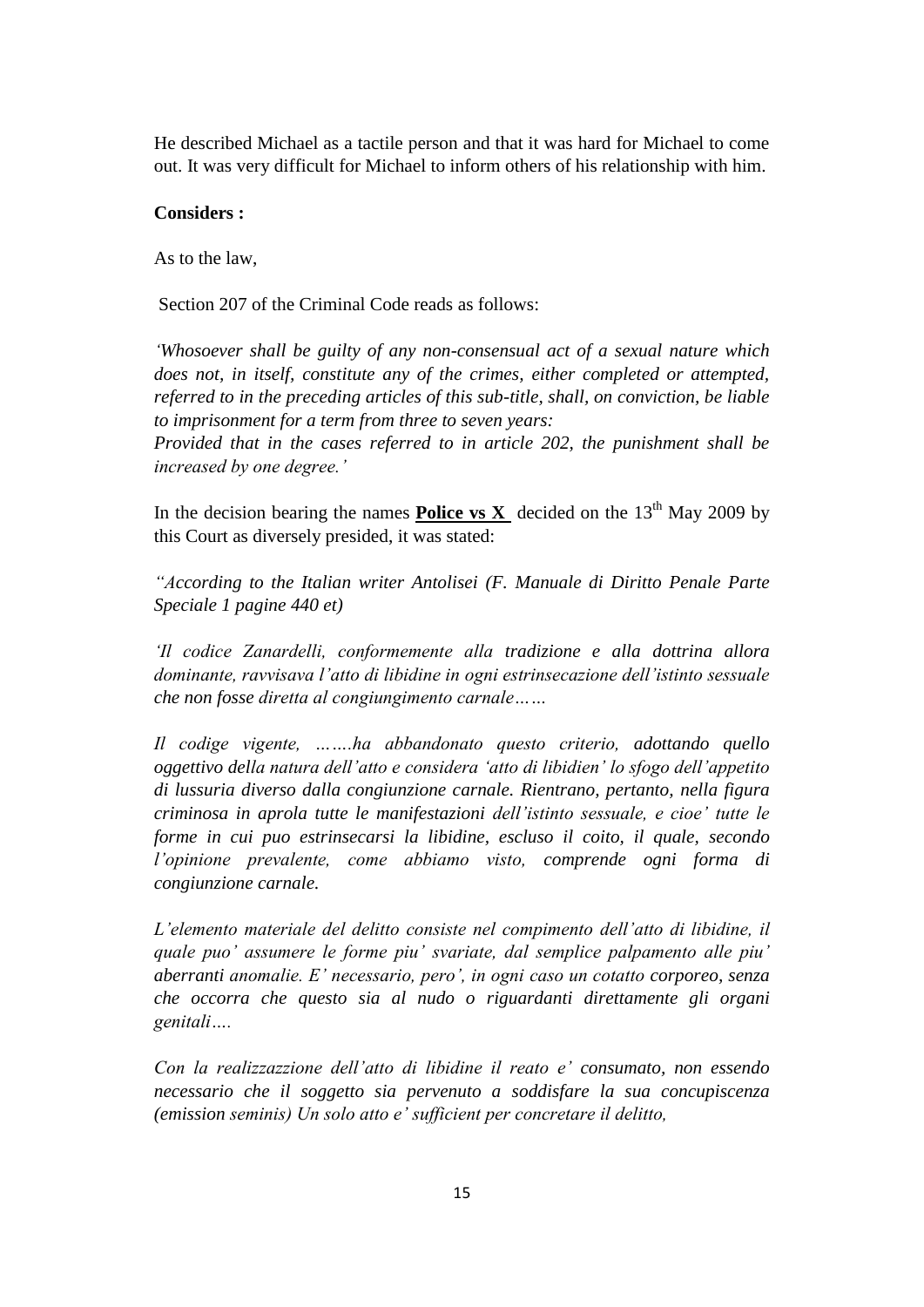*Quanto all'atto psichico basta a concretare il dolo la volonta' di compiere atti di libidine con la coscienza del carattere libidinoso dei medesimi e della violenza o abusivita' del comportamento.*

#### *The Kiss*

*E' opportune ora esaminare la dibattuta questione della responsabilita' penale per il bacio. Al riguardo va osservato che, concorrendo le condizioni in generale richieste per il delitto in esame (costrizione o abuso), nel bacio riocrrer' questo reato quando la modalit'a dell'azione e le circostanze che accompagnano ne rivelino il carattere libidinoso e non semplicimente quella di una manifestazione di affetto o di simpatia.'*

*On much the same lines about the kiss the judgement in 'The Executive Police versus Spiru Silvio' (12th March 1960 Court of Criminal Appeal per Judge Harding) where it was stated:*

*'The kiss must have been a violent one and it should be given in circumstances which show that it was just a molestation but with a libidinous intent.' (See also the judgements: 'The Executive Police versus E/L25606 Leading Steward Victor Dalmas' 13th May 1961 (Court of Criminal Appeal) Page 963 and 'The Executive Police versus Gerald Cassar' of the 18th July 1959 (Court of Criminal Appeal)."*

As the law stands in view of the amendments brought about by Act XIII of 2018, this offence is now described as a non-consensual act of a sexual nature. From reading the relative provision, it emerges that the elements required for this offence to subsist are:

- i. There must be an act of a sexual nature;
- ii. The act must be non-consensual.
- iii. There must be the required intentional element of perpetrating a nonconsensual act of a sexual nature.

#### As to the Facts

The Court has differing versions of the events: the version of the complainant given to this court and other versions of the complainant given to other third parties who all gave evidence before this court and the version of the defendant as described in his statement to the Police and as reconfirmed during his testimony.

The Court makes it clear that the fact that one has contradictory versions does not mean that the Court should automatically acquit. It is the duty of this Court to weigh the evidence carefully and in the event that it feels morally convinced that one version is more reliable than the other, then it should take that version into account and proceed with the judgement.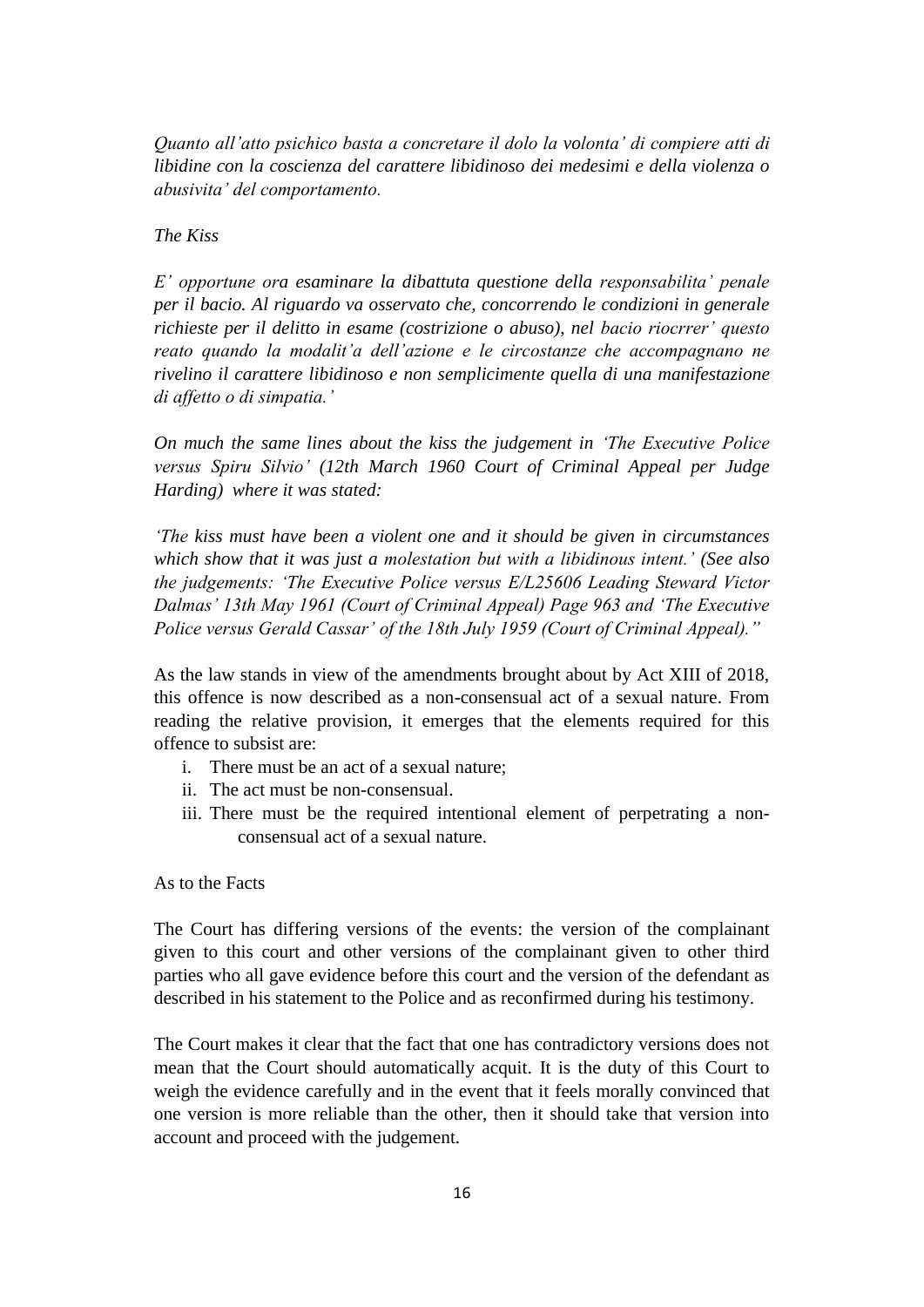When the court evaluates the evidence brought forth, it is not satisfied that the version given by the alleged victim is the correct one.

First of all, the version given by the victim was not a consistent one. The Court took note of all the different versions which were given as to what allegedly happened. It heard what was reported to the chief security Sam Attard, to his assistant Charles Grech, to WPS 250 and to the training HR manager. It is true that what these witnesses reported, consisted of the version that was allegedly told to their respective selves by the alleged victim. However, the Court is of the opinion that with every version being given by the alleged victim, the incident started to be blown up with other details and elements continued to be added by the alleged victim with every version of events that he narrated to the several officers and persons he spoke to immediately after the alleged incident happened.

Even the alleged victim himself when he testified in court was not consistent in his testimony. He alleged that he was touched on his neck but then at another point in his testimony that he does not remember whether he was kissed on his neck. He stated that he continually insisted that the accused should stop and at the same time, did not know what he answered the defendant when he was asked allegedly to forget his current boyfriend.

Secondly, the Court deems it highly unlikely that at such a busy time, the guests' restroom would have been a place where such an act could have taken place. The place was accessible to all and it is highly unlikely that such an act would have been carried out at such a time. It is also highly unlikely that the whole incident lasted ten minutes and that during these whole ten minutes, no one entered into the said bathroom.

Thirdly, the alleged person who entered into the restroom and who thus could have been a third party witness to the alleged incident, was never brought forth by the prosecution to corroborate the alleged victim's version.

Fourthly, the alleged victim had the opportunity to scream or inform this third party who entered upon the alleged incident about what was happening, but when asked, the victim simply stated that he just exited quickly.

On the other hand, the defendant's version was always the same and identical to that given *a tempo vergine.* The defendant always denied that he touched the alleged victim's private parts and that he asked whether he could kiss the alleged victim. The defendant always outlined that the moment it was made clear to him that the alleged victim did not consent to be kissed, he stepped back and stopped his actions.

The Court is of the opinion that the kiss on the neck which was given, did not constitute a sexual act. The alleged victim did not need to struggle to set himself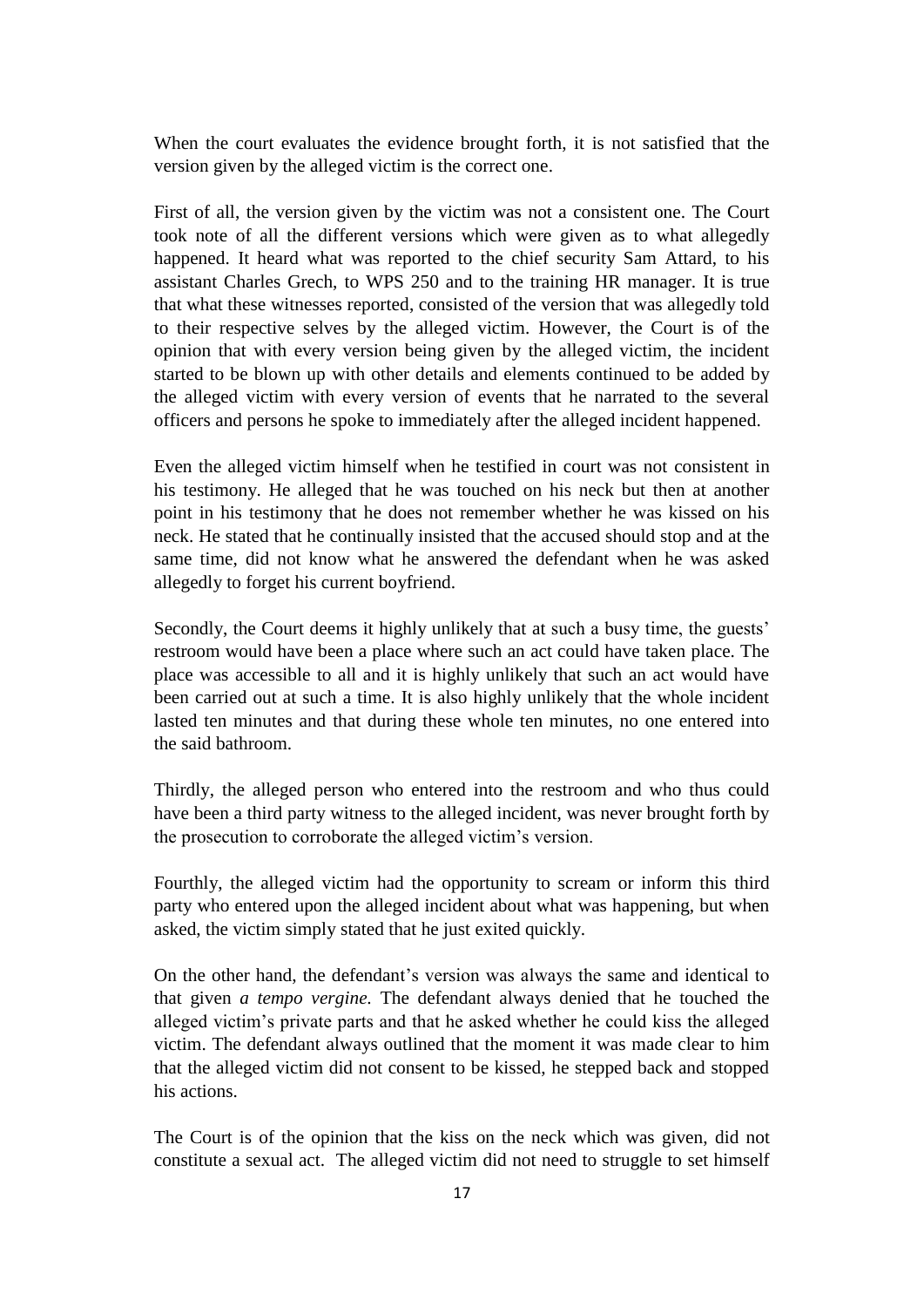free. He explained on oath that he was not obstructed in any way by the accused and his movements were not at all restricted.

The details of the kiss reveal that this was a very simple one which ended on the alleged victim's neck due to the fact that as the accused was leaning over, the victim turned his body and said no with the result that the accused ended kissing the neck of the alleged victim instead of the alleged victim's cheek.

The accused immediately stopped when he understood that the alleged victim was not giving his consent to being kissed.

Moreover, the intention of the accused for kissing the alleged victim was clearly explained by the accused in his testimony. He insisted that he was full of admiration for this young person who had 'come out' at such a young age as opposed to him who had 'come out' at a more mature age. The Court has not been convinced by the prosecution that the defendant had the necessary *mens rea*  required for this offence to subsist. The Court gave weight also to the fact that as soon as the accused understood that his action of giving a kiss was misinterpreted by the alleged victim, he immediately stopped.

Consequently, the Court finds that the prosecution did not prove beyond any reasonable doubt that apart from this kiss which the accused admits to have given the alleged victim, there were any other acts, including the touching of private parts by the accused. Having heard all the evidence, the Court is convinced that all that occurred was the giving of a kiss which was meant to be on the cheek but ended up being given on the neck, and that the minute the accused realized that the alleged victim did not consent to being kissed, he immediately stepped back and stopped his actions.

#### **Further considers**

As regards article 251A of the Criminal Code referred to by the Attorney General, the court notes that as outlined by the Court of Criminal Appeal in the case decided on the  $7<sup>th</sup>$  December 2001 in the names **Police vs Michael Carter:** 

*"Meta, invece, ir-rinviju ghall-gudizzju jsir skond is-subartikolu (3) tal-Artikolu 370 (u allura wiehed qed jitkellem fuq ghall-anqas reat wiehed, fost dawk imputati, li huwa ta' kompetenza tal-Qorti Kriminali), in-nota ta' rinviju ghallgudizzju tassumi rwol simili ghal dak ta' l-att ta' akkuza quddiem il-Qorti Kriminali. Fin-nota ta' rinviju*

*ghall-gudizzju skond l-Artikolu 370(3) ma jistghux jizdiedu reati li dwarhom ma tkunx saret il-kumpilazzjoni; l-Avukat Generali, naturalment, jista' jnaqqas reat jew reati u anke jzid skuzanti. Bhal fil-kaz tal-att ta' akkuza, jekk fin-nota ta' rinviju ghall-gudizzju taht l-imsemmi Artikolu 370(3) l-Avukat Generali jakkuza lil xi hadd bhala awtur ta' reat, il-Qorti tal-Magistrati, wara li tkun akkwistat*